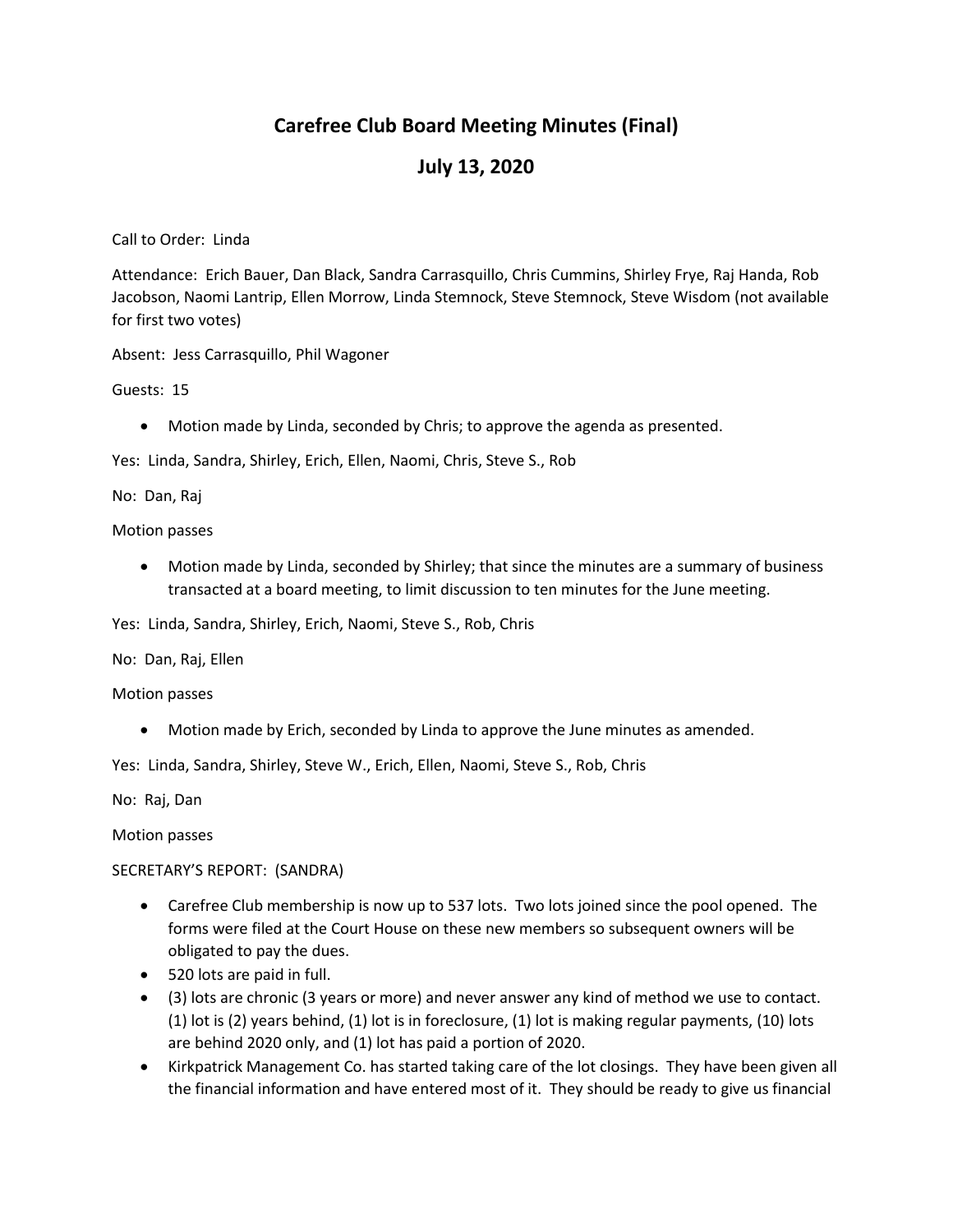statements by the August meeting. They had to go back to March and enter every transaction since the treasurer resigned. They have turned over the 2019 year end statements to Comer and Nowling Co., to prepare the 2019 tax return.

- We received a letter today from the Indianapolis Department of Public Works. They will be doing an onsite survey to prepare for possible changes to County Line Road. IPW has no idea if the project will affect Carefree Club property but we will be notified if it does. They sent copies of the Indiana Code for eminent domain that allows them to do this survey on site.
- $\bullet$  I need the very short biographies for the board member election ballot by July 30<sup>th</sup>.

## TREASURER'S REPORT:

• No Report

## POOL: (LINDA)

- Season has been going well. The sign-up system designed by Erich and Chas has been great easy to use. No complaints about having to do sign-up, though can walk-in check in most days. Guards disinfect pool railings, ladders, handrails, restrooms and check-in window between sessions. Hand sanitizer available. No issues with social distancing. Water tests have been good, health dept. inspection went well. Did maintenance on the pool filters – changed out the sand. There is interest in having water aerobics offered again, and this can be done safely. Limit to 15 attendees, plenty of room to spread out, bring own equipment. Would like to start offering morning sessions from 10-11 a.m. this week if the board approves.
- Motion made by Linda, seconded by Naomi; to allow water aerobics to start this week.

## Motion Passed unanimously

#### GROUNDS: (ROB)

 Basketball goals and backboards have been ordered and will be hung up shortly. Linda mentioned there might be a wasp infestation in the backboard.

#### NEWSLETTER: (JESS)

No Report

## ACTIVITIES: (INFORMATION PROVIDED BY EMILY MYERS, CHAIRPERSON)

• Activity Committee met on June 18<sup>th</sup> to discuss ideas and plans for the year. In attendance were Shirley Frye, Carly Groom, Emily Myers, Erica Paulin, Linda Stemnock, Terri Wagoner, and Cheryl Wisdom. Emily agreed to be the committee chair and point person for communication. The neighborhood garage sale turnout was amazing. Plans for next year include a map of participants and options for entrance signs. On  $4<sup>th</sup>$  of July there was a big turnout for the bike parade and pool games. Had several events in the pool and provided prizes and giveaways. Carly has talked to a representative of the Red Cross about having a blood drive in the clubhouse. Other topics discussed included: weekly food trucks in the neighborhood, membership survey about activities,  $50<sup>th</sup>$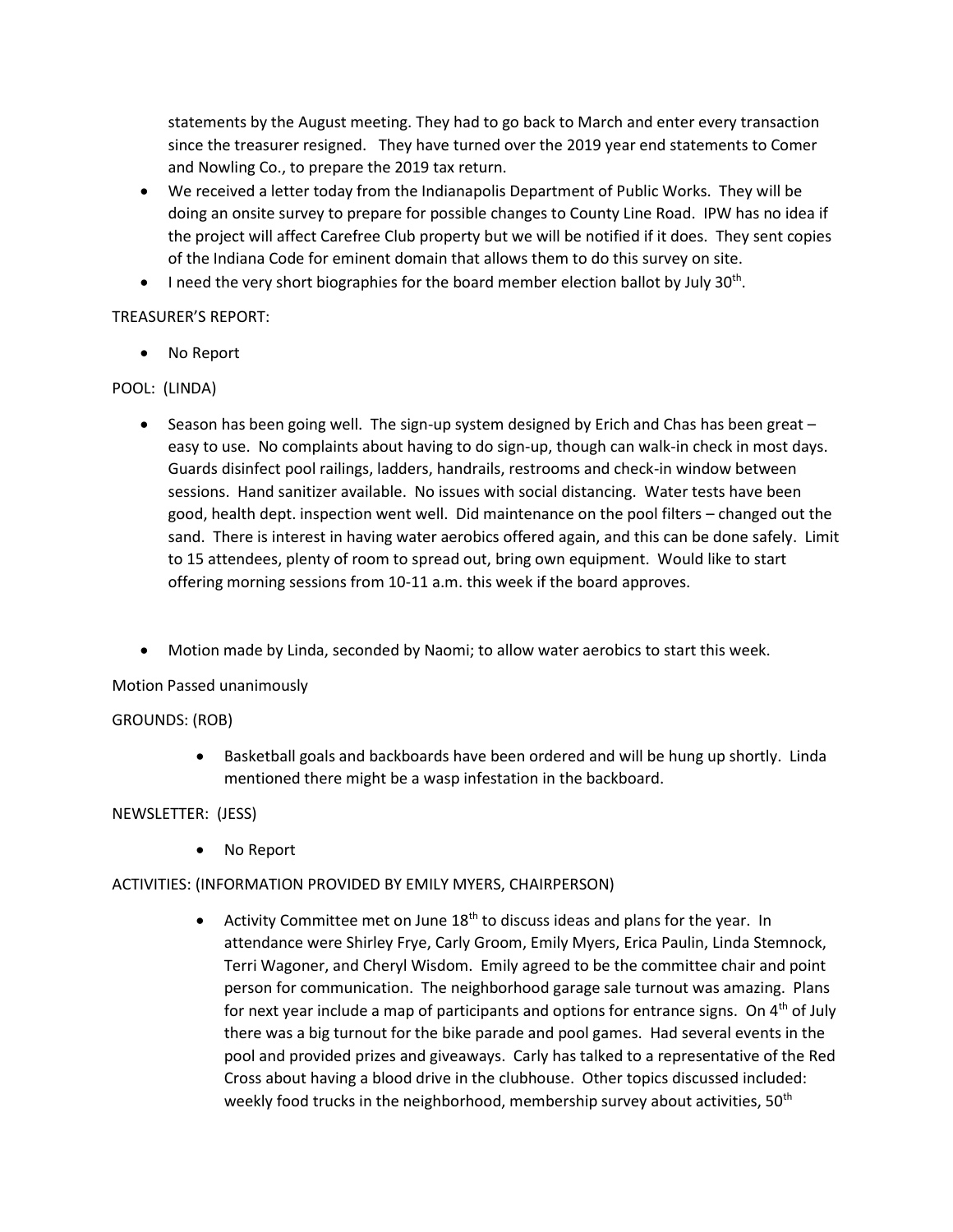anniversary, holiday market, bonfire, tailgating, book club, garden/yard tour, Christmas party, Easter egg hunt, pickleball tournament and yoga/chair yoga. Committee will meet again in July.

 Board agreed that the committee could move forward on having yoga classes on the lawn (move to clubhouse in cooler weather). Committee will send email to membership asking for a certified yoga instructor who lives in Carefree; otherwise, two other instructors are interested in teaching. Committee will determine compensation for instructor(s), which may include funds from the activities budget and/or small contribution from attendees.

## WEB: (ERICH)

- Kudos to Erich's co-worker, Chad, who developed the app for the pool sessions and is responsible for the dynamics of the website. He is working on a Carefree signature that will allow a click to our website. The new app has proven quite successful.
- Our host recently went down for approximately 18 hours, requiring taking our data off the host server. Chad was able to put it on his home server as a fast and efficient back-up-plan. The host server was restored and our data switched back without compromise. Erich thanked Chad for his services (neither Chad nor Erich receive compensation for their amazing talents and efforts)\*.

Raj commented that he was not aware of walk-ins being allowed at the pool, and asked whether this information was on the Carefree Club website. Erich explained that the application shows spots available at every session, which allows for walk-ins to enter as long as the maximum number of attendees has not been reached.

## CLUBHOUSE: (STEVE W.)

- June income \$884.00; expenses \$33.42 (toilet paper and Lysol cleaners)
- July income \$1,282.00; expenses \$448.93. Unfortunately major carpet stains and a broken 6' table allots for the large expense. This happened while Steve was on vacation, and burden of proof for the damages between parties is uncertain, so collection of damage deposit not instituted.
- There have been several cancelations and re-bookings for July and August, as folks are still very cautious about renting the clubhouse due to the pandemic.
- Raj commented that Marion County has now mandated mask wearing both indoors and outdoors if social distancing is not possible. He asked whether it would be prudent for language in the rental contract for the Clubhouse to now state that mask wearing was mandatory rather than the current language that only recommends mask wearing. Marion County's policy does not affect Johnson County. After some discussion, the board determined that the actions already in place for the clubhouse and pool are reasonable and working.
- Dan requested to re-visit the activities committee regarding yoga. He questioned if the board had actually granted permission for the activity. It is his impression that the board has only given the green light to investigate getting an instructor (preferably from the neighborhood,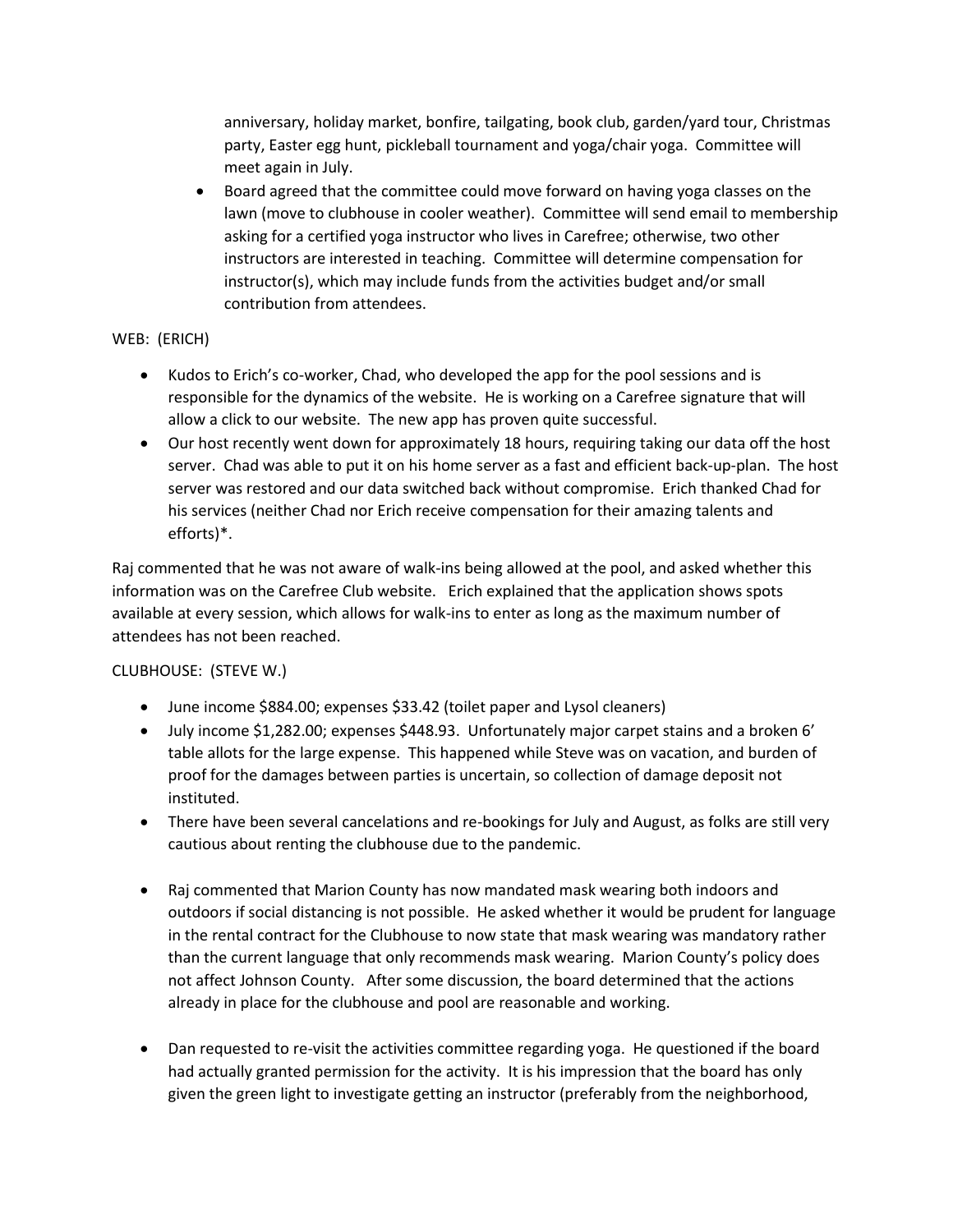without fees) and the interest level from the community. He wished to clarify that the committee must report back to the board for final approval. Linda stated that if the board had no other objections, the activity committee has funds in the budget for said activity and members may be required to pay a small fee to help cover the cost.

#### OLD BUSINESS

- The vacancy for the Treasurer position and its requirements has been distributed to the members and only one individual has expressed possible interest.
- As to allowing guests in the pool, Linda consulted our attorney who strongly suggested restricting guest access while there is still a pandemic. She stated only eight people have contacted her about having guests at the pool. There was discussion on protecting the Carefree community from additional risks, so it was decided not to make any changes to the current policy.

#### NEW BUSINESS:

- There is interest in establishing a Welcome Committee to introduce new members to the Carefree Club. Committee members would include: George McLaren, Greg Eickman, Dorothy Leigh Hurst, Penny Innskeep, Terri Wagoner and Christine Hohenstein .
- Motion made by Linda, seconded by Shirley; to approve Welcome committee.

Motion passed unanimously.

- Carly Groom addressed the board regarding setting up a blood drive in the clubhouse sometime in October. It will be by appointment only, and limited to 45 people preferably on a weekday evening.
- Motion made by Linda, seconded by Naomi; to approve hosting our first blood drive in the clubhouse. Actual date to be determined.

Motion passed unanimously.

- Eight positions are up for election in September. Linda thanked Phil, who is heading up the nominating committee. Erich has sent out an email blast to encourage potential nominees to fill out a ballot form by July 30th, for board approval at the August meeting.
- Ellen asked which board members were up for reelection; Linda answered: Dan, Chris, Naomi, Raj, Linda, Steve W., and Shirley

Motion to adjourn at 8:30 pm made by Shirley, seconded by Erich.

Motion passed unanimously.

Next meeting August 10, 2020